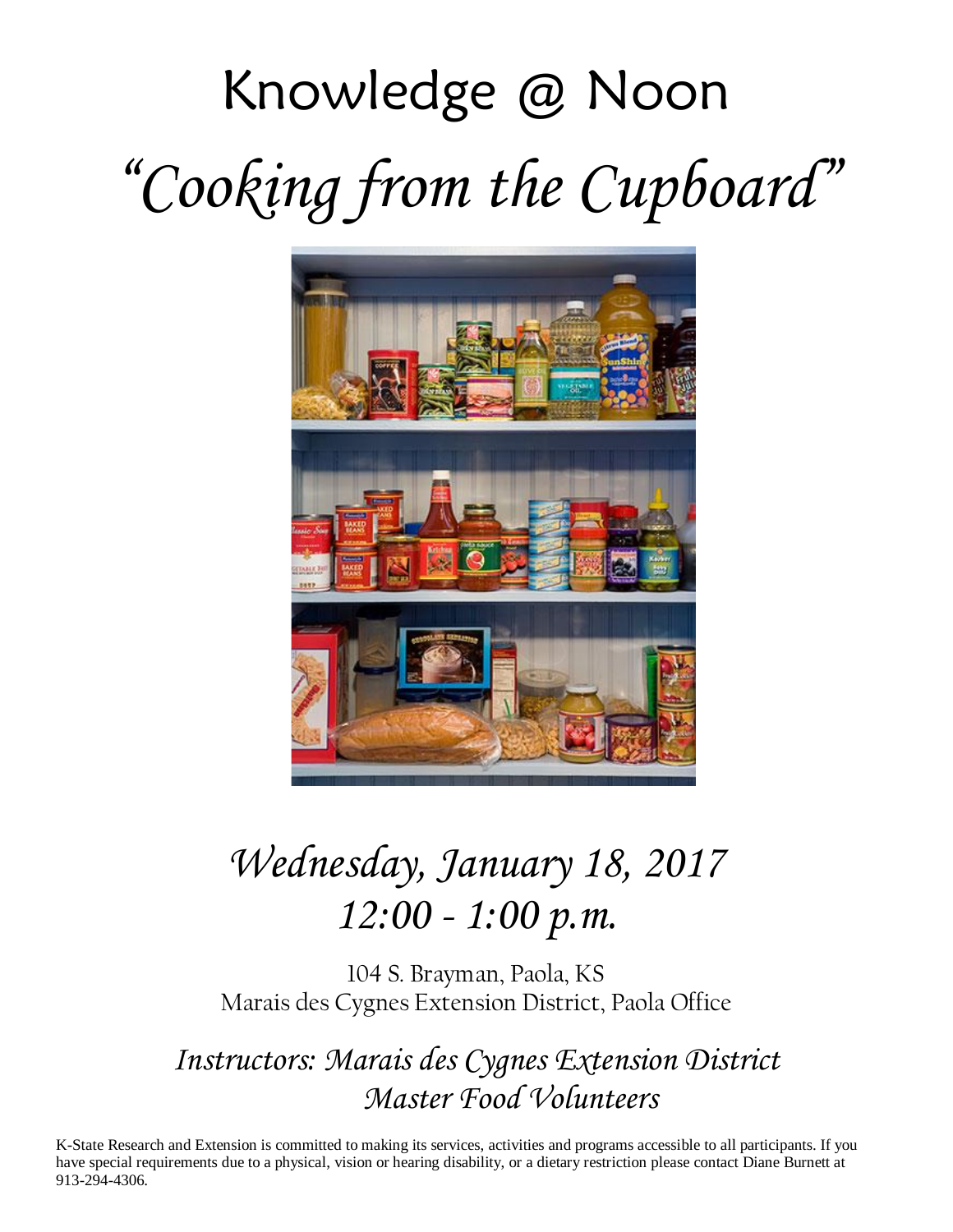# *A Pantry Challenge is an excellent time to accomplish a number of great things for your kitchen as well as your pocketbook.*

In using up what you already have, you clean out the cupboards, getting a chance to tidy and declutter while you're at it. Once those shelves start to empty, wipe them down and even do new shelf paper if that's your thing.

By focusing on what you have you will save money in not buying more. You also avoid the grocery store which means you reduce your impulse purchases, again saving you money. You learn what not to buy when you force yourself to use the things that have been there for a very long time.

It may take some time, but you'll find that clean storage areas will make your cooking and your pantry challenge that much more enjoyable. If feasible, pull everything out, consolidate duplicates, and dump stuff that is no good.

Once you've cleaned and organized and discarded the icky stuff, take stock of what you have. It's really important to know what you have so that you can plan great meals from it. There are many websites to find recipes for the ingredients that you have.

Now you have a clean storage space, an inventory of what you have, and a list of meal plans. Next, it's just a matter of filling in the gaps. Most of us have enough to make all of some meals, but not all of all meals. Often a few odds and ends are needed to make the meal complete. In some cases, we could do without. In other cases, it's nice to have a certain ingredient to make the meal complete.

**1.**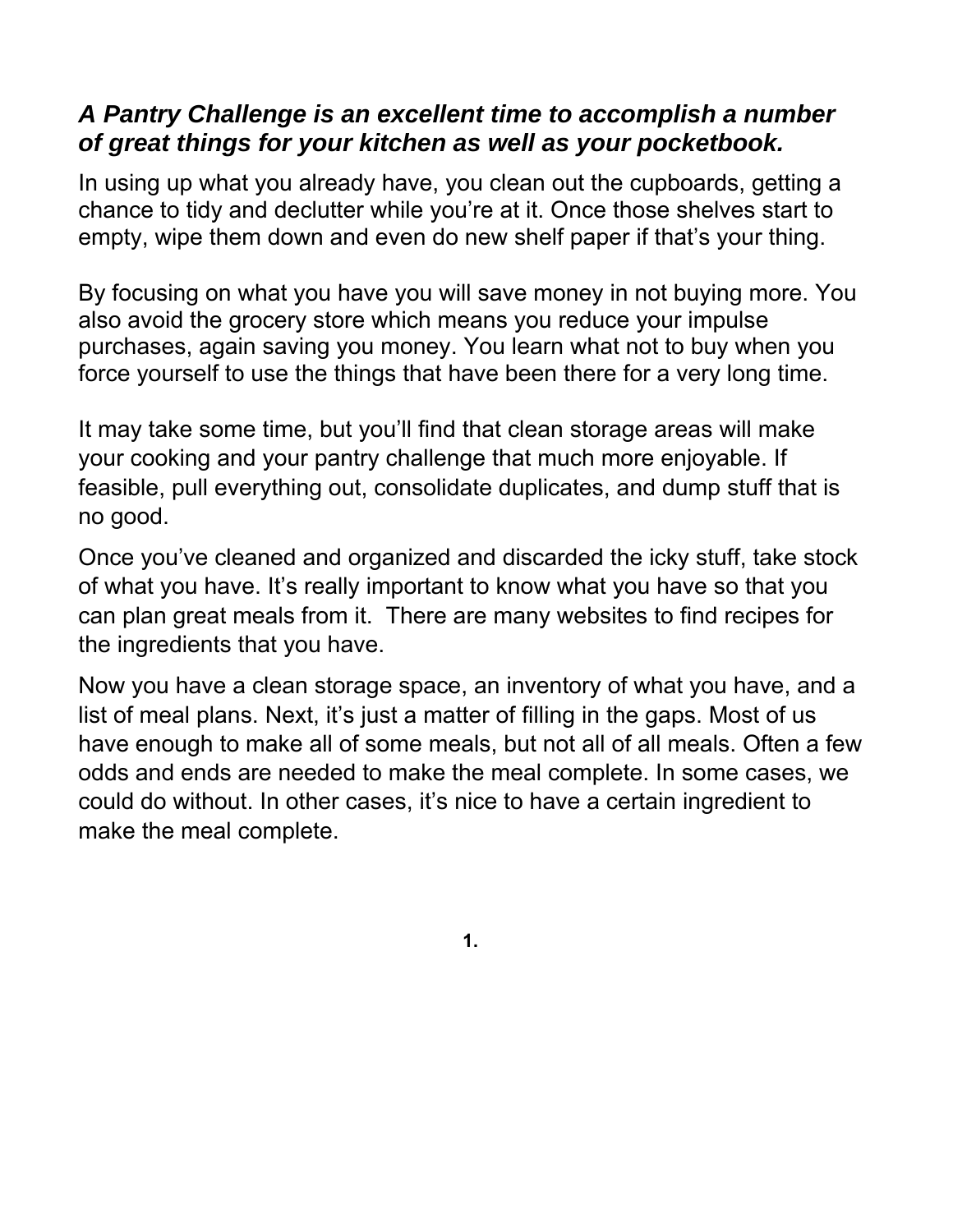#### *Information for this lesson was taken from goodcheapeats.com, Better Homes & Gardens Quick & Easy Cookbook and from some of the websites listed below.*

**Recipe Matcher** http://www.recipematcher.com/ allows you to enter whatever ingredients you have in your fridge and matches it to recipes in their database. Just enter the ingredients you have at home or the ones you want to use and the site will tell you all that you can make. You can narrow down the results to better match your tastes by telling the search engine what type of dish you wish to prepare (breakfast, dessert, American, Asian) and what the primary ingredients need to be.

**Cook Thing** http://www.cookthing.com/ lets you start with one ingredient. Let's say tomatoes. When press enter you get a list of ingredients that commonly appear with tomato recipes. Now check the boxes against the ingredients that you have and click 'Find Recipes' to get a list of recipes to try out. CookThing too is a universal search engine, meaning, it brings you recipes from all over the Internet.

**My Fridge Food** http://www.myfridgefood.com/ allows you to choose the ingredients you have from a huge list. (Click use detailed kitchen to reveal the entire list). Once you get the results you can filter it by category – breakfast, dinner, snacks etc. My Fridge Food will also show you the calorie count, fat, carbohydrate and protein content for each recipe – useful for the health conscious.

**Recipe Key** http://www.recipekey.com/ You begin by searching for an ingredient and then dragging it to a virtual pantry. You keep doing this until you have added all the ingredients to the pantry. Then click on 'Find recipes' to find matching meals. You can filter the results by meal type (breakfast, lunch, dinner), cuisines (American, Chinese, Indian), cook method (grill, stove, microwave), preparation time, cook time and even difficulty level! Amateur cooks should keep this on their bookmarks.

**Food Combo** https://foodcombo.com/ is a search engine that lets you search for recipes across multiple websites by adding ingredients you have within reach. You can then filter the results by tags such as "Italian", "breakfast", "low carb" etc. If you have allergies towards certain food, you can eliminate them from the results. This allergy filter can also be used to eliminate recipes that require ingredients you don't have. You can fine tune the results further by adding dietary restrictions, such as if you are a vegan or a vegetarian.

**Pages 3 & 4 are the Pantry Inventory Sheets.**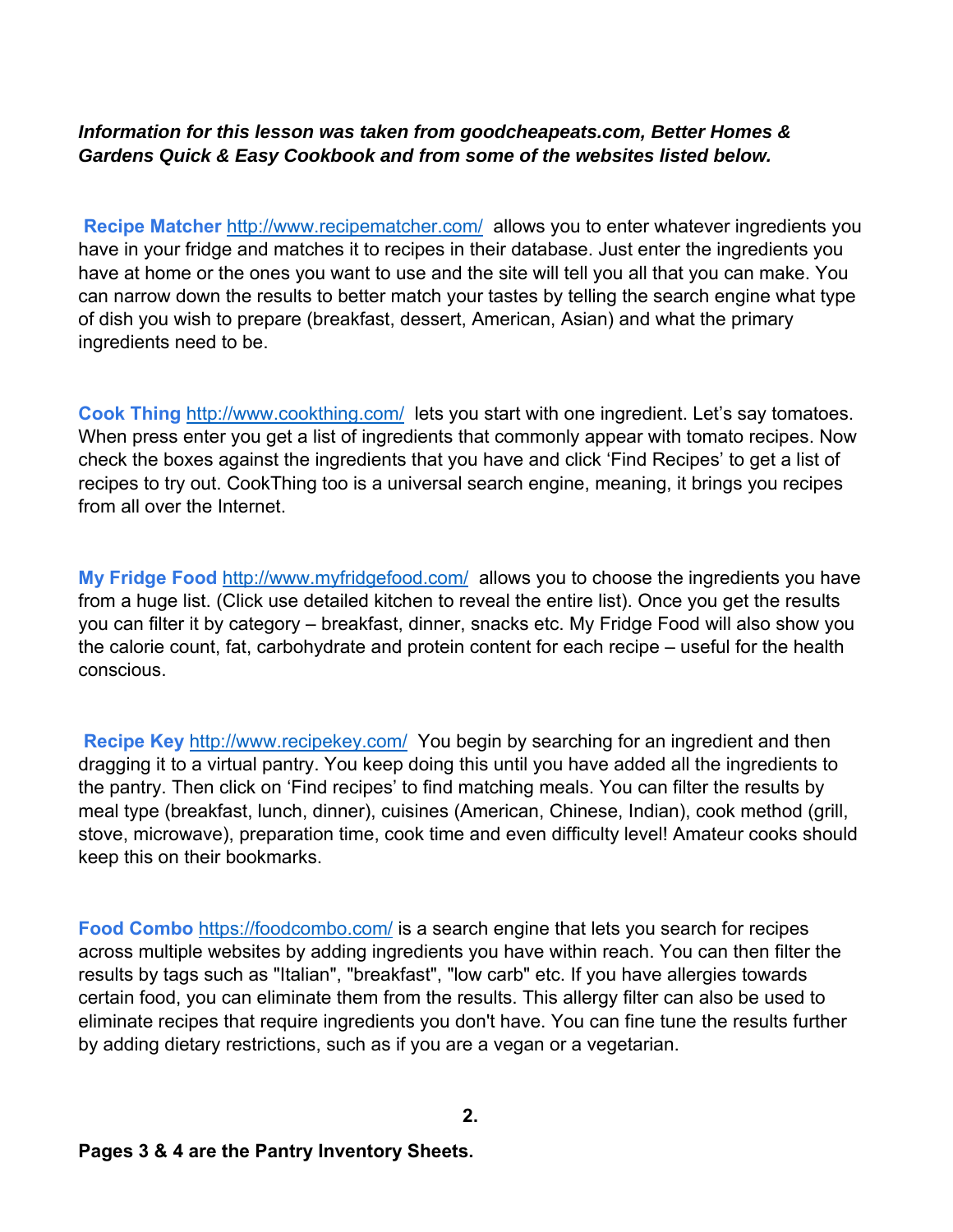# **What's in stock?**

*Take a few minutes to inventory what you have and what you think you need to have on hand.* 



GOODCHEAPEATS

سن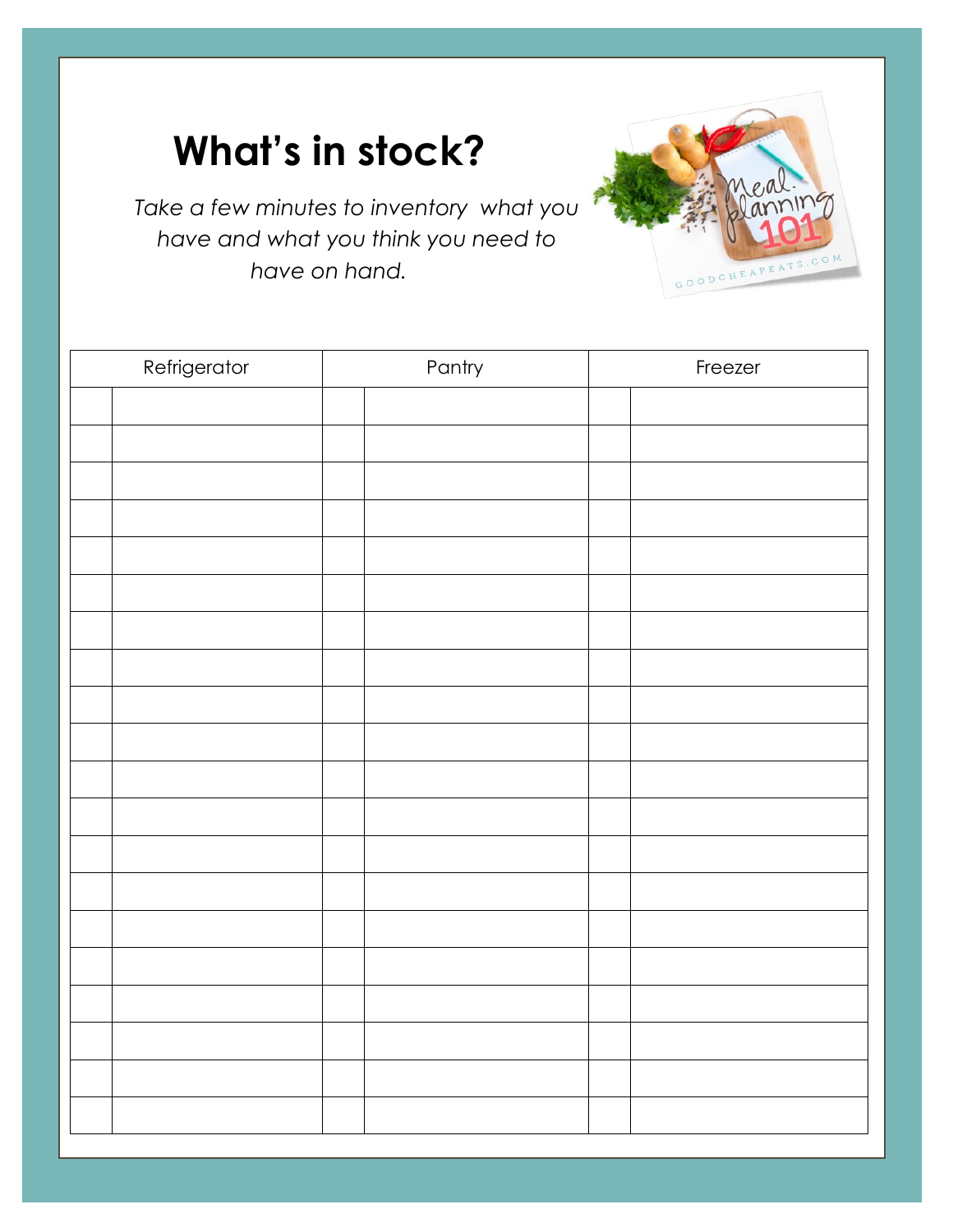#### **Pantry Essentials Checklist**

Having a well-stocked pantry and fridge is like money in the bank. The trick is figuring out what to lay by and what you can live without.

#### **PANTRY**

#### **Basics**

Kosher salt Fine salt Black peppercorns Extra virgin olive oil Vegetable oil Apple cider vinegar Red wine vinegar Balsamic or sherry vinegar Rice vinegar (unseasoned)

#### **Baking**

Flour: all purpose, whole wheat or pastry Baking soda Baking powder Cream of tartar Cocoa powder (unsweetened) Chocolate: chips or bar Evaporated milk Pure vanilla extract

#### **Sweeteners**

Granulated sugar Confectioners' sugar Brown sugar Maple syrup Honey Agave syrup

#### **Drinks**

Coffee Tea

#### **Rice and Grains**

Long-grain white rice Brown rice Grains: bulgur, quinoa, couscous or farro Pasta: standard, whole grain, rice noodles or egg noodles Polenta Breadcrumbs: plain or panko

#### **Snacks and Cereals**

**Crackers Tortillas** Cookies or biscuits Pretzels **Marshmallows** Popcorn kernels Dried fruit: raisins, apricots or cherries Seeds: sunflower, flax, chia or hemp Peanut butter or almond butter **Applesauce** Breakfast cereal Old-fashioned rolled oats

#### **Canned Goods**

Chicken broth Beans: cannellini, navy, chickpeas or black Vegetables: hominy, corn or green beans Olives or capers Chiles: chipotles in adobo or pickled jalapenos Salsa **Tomatoes** Tomato paste Roasted red peppers Tuna Anchovy fillets or paste

#### **Dried Herbs and Spices**

Bay leaves Cajun seasoning Cayenne pepper Chili powder Crushed red pepper Curry powder Fennel or dill seed Granulated garlic Ground cinnamon Ground cloves Ground cumin Ground ginger Oregano Paprika: sweet and smoked Rosemary Sesame seeds Thyme Whole nutmeg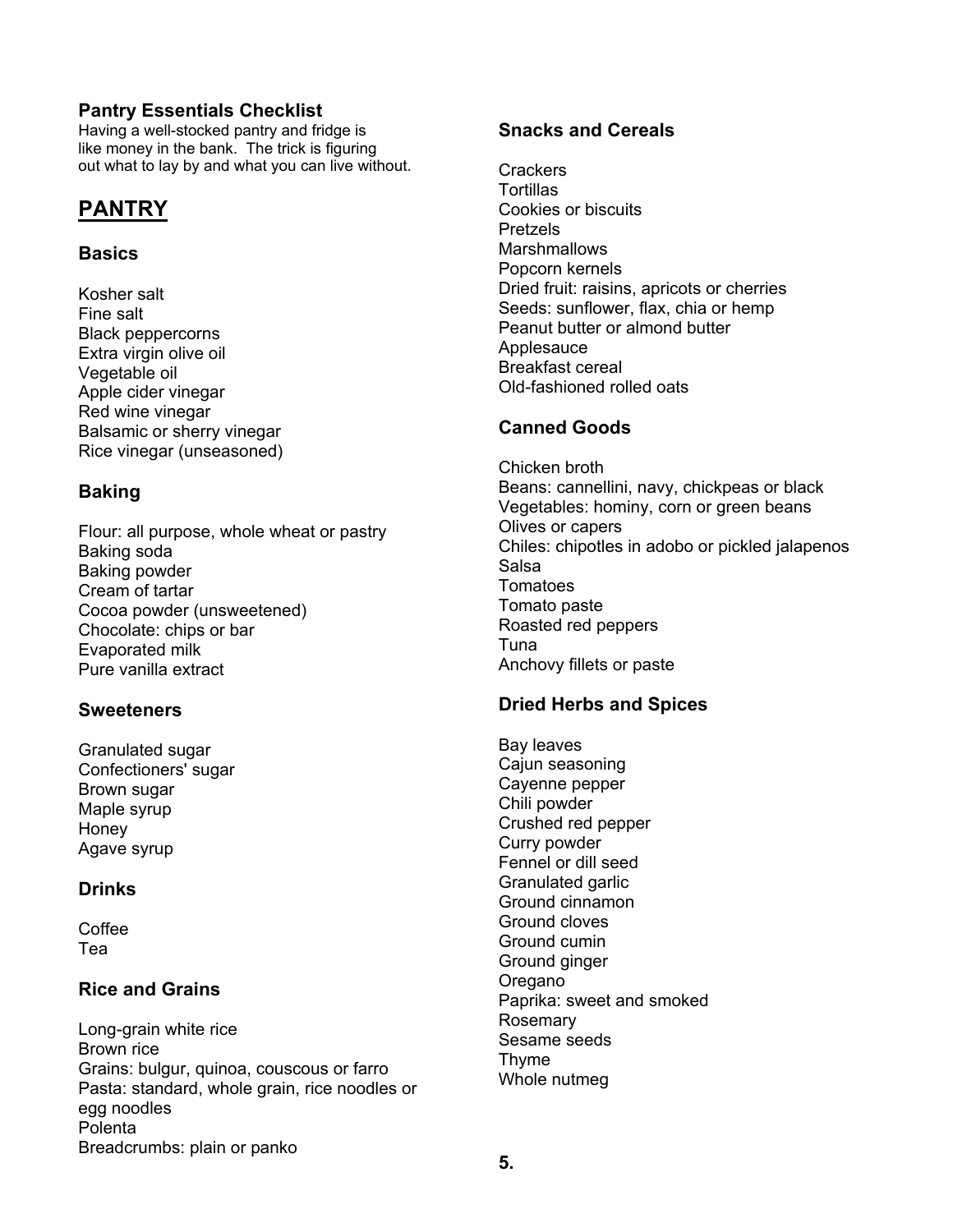#### **REFRIGERATOR**

#### **Dairy and Eggs**

#### Milk

Plain yogurt: regular or Greek Unsalted butter Cheddar or mozzarella Goat cheese Parmesan (wedge) Eggs

#### **Fresh Produce**

Avocados Carrots **Celery** Tomatoes: grape, cherry or seasonal beefsteak Broccoli or cauliflower Bell peppers Leafy greens: spinach, kale or chard Lettuce: romaine, Boston or mixed greens Flat-leaf parsley or cilantro Thyme **Scallions Gingerroot** Potatoes: sweet, white or new **Onions** Garlic Lemons Limes Apples Bananas

#### **Condiments**

Jelly, jam or preserves Ketchup Mayonnaise Mustard: Dijon or whole grain Pickles Hot sauce: Tabasco, Sriracha or sambal Worcestershire sauce Soy sauce or tamari Asian fish sauce Toasted sesame oil

#### **FREEZER**

Ground beef, ground turkey or Italian sausage Boneless, skinless chicken breasts Bacon Bread: baguette or sandwich bread Vegetables: peas, chopped spinach or corn Fruit: berries, peaches or mangos Nuts: almonds, walnuts or pecans Dough: pizza, pie or puff pastry Vanilla ice cream

*Read more at: http://www.foodnetwork.com/recipes/packa ges/cooking-from-the-pantry/pantryessentials-checklist.html?oc=li*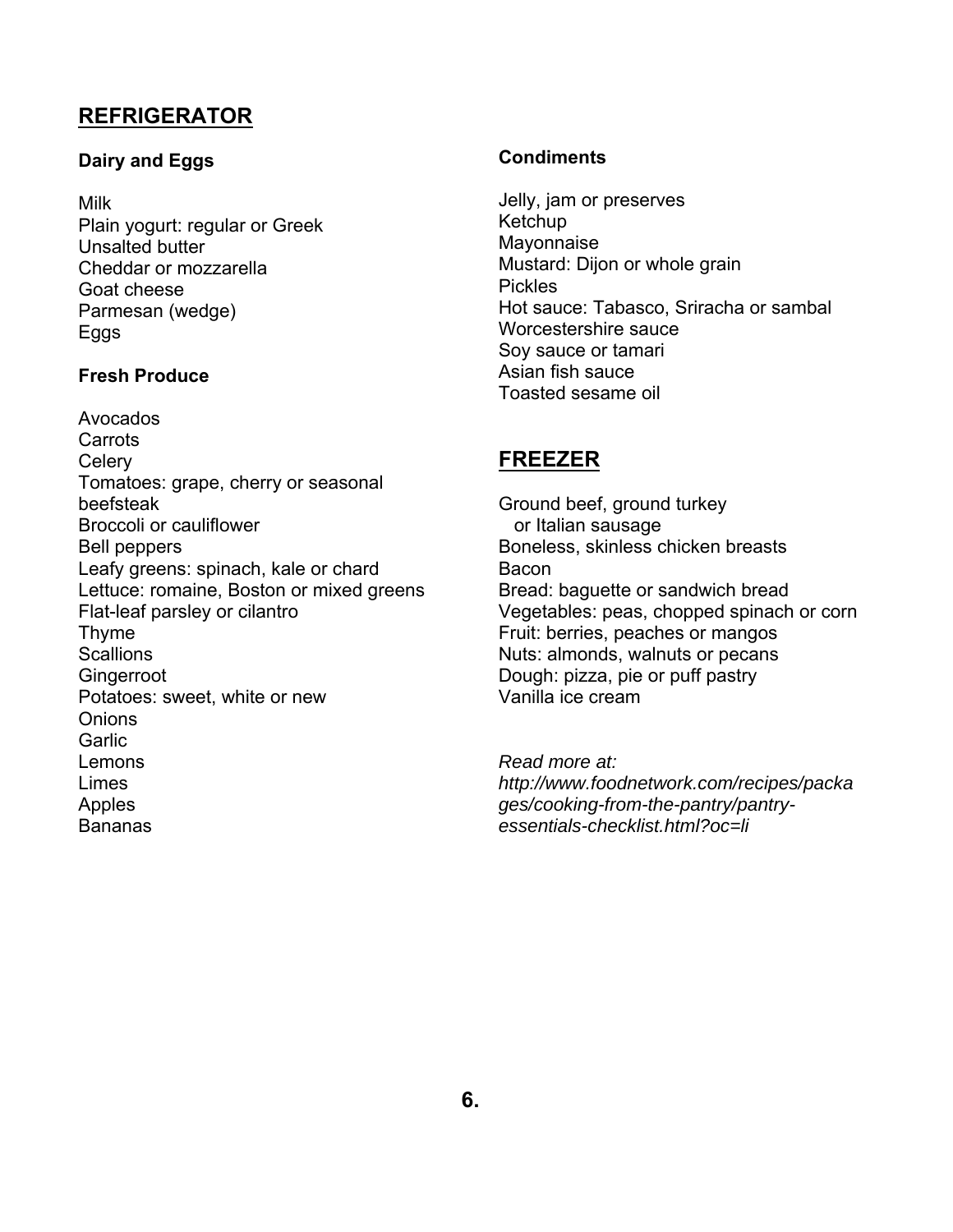#### **Start with Canned Meat**

#### **Dill Tuna Casserole**

| 2 eggs (hard cooked)                        | 1 Tablespoon dried parsley flakes                           |
|---------------------------------------------|-------------------------------------------------------------|
| 1 cup tiny shell macaroni or elbow macaroni | $\frac{1}{2}$ teaspoon dried dill weed                      |
| 1 10 $\frac{3}{4}$ oz can mushroom soup     | 1 6 $\frac{1}{2}$ oz. can tuna, drained and flaked          |
| $1/3$ cup milk                              | 1 cup shredded American cheese                              |
| $\frac{1}{4}$ cup mayo                      | $\frac{1}{2}$ of a 3 oz. can French-fried onions (optional) |

Cool and chop hard cooked eggs, cool macaroni according to directions and drain Combine soup, milk mayo, parsley flakes and dill weed in a mixing bowl. Add tuna and cheese. Fold in the chopped eggs and cooked macaroni. Bake in 1  $\frac{1}{2}$  gt casserole for 40 minutes at 350 degrees. Remove from oven and sprinkle onions around edge of casserole. Bake 5 minutes more. Serves 4-5

#### **Grilled Ham and Cheese Sandwiches**

| 6 slices rye, whole wheat or pumpernickel bread | 4 slices Swiss or American cheese |
|-------------------------------------------------|-----------------------------------|
| 1 3 oz can deviled ham                          | Mustard                           |
| 2 green onions or 2 Tablespoons chopped onion   | Butter or margarine               |

Spread 4 slices of the bread with the deviled ham. Sprinkle each with the onion, then place 1 slice of cheese atop each.

Lightly spread the remaining 4 bread slices with mustard and place, mustard side down, on top of cheese slice. Spread butter or margarine on the outside of each sandwich.

Cook sandwiches in a large skillet or griddle over medium heat about 8 minutes or until toasted, turn sandwich and cook 2 minutes more or until toasted.

#### **Potato Shell Chicken Pie**

| 112 oz pkg. frozen hash brown potatoes        | 1 teaspoon instant bouillon granules            |
|-----------------------------------------------|-------------------------------------------------|
| 3 Tablespoons melted butter or margarine      | $\frac{1}{2}$ teaspoon Worcestershire sauce     |
| 3/4 teaspoon salt                             | $\frac{1}{4}$ teaspoon dried basil, crushed     |
| Dash of pepper                                | $\frac{1}{2}$ cup shredded American cheese      |
| 1 cup milk                                    | 1 10 oz pkg. frozen peas and carrots            |
| 1 1/ <sub>2</sub> teaspoon dried minced onion | 1 5 oz can chunk style chicken, drain & chop    |
| 2 Tablespoons butter or margarine             | $\frac{1}{2}$ of a 3 oz can French fried onions |

Thaw potatoes slightly in the microwave. Mix potatoes, melted butter, salt and pepper. Press potato mixture into the bottom and up the sides of a 10-inch pie plate. Bake at 425 for 20 minutes. Meanwhile, melt the 2 Tbsp. of butter in a sauce pan, stir in flour and bouillon, Worcestershire and basil. Add milk and cook until thickened. Add cheese and stir until melted. Stir in peas and carrots. Return to boiling.

Layer chicken on top of backed crust. Spread vegetable mixture on top of chicken. Bake at 375 for about 30 minutes. Top with FF onions and bake 5 more minutes. Serves 4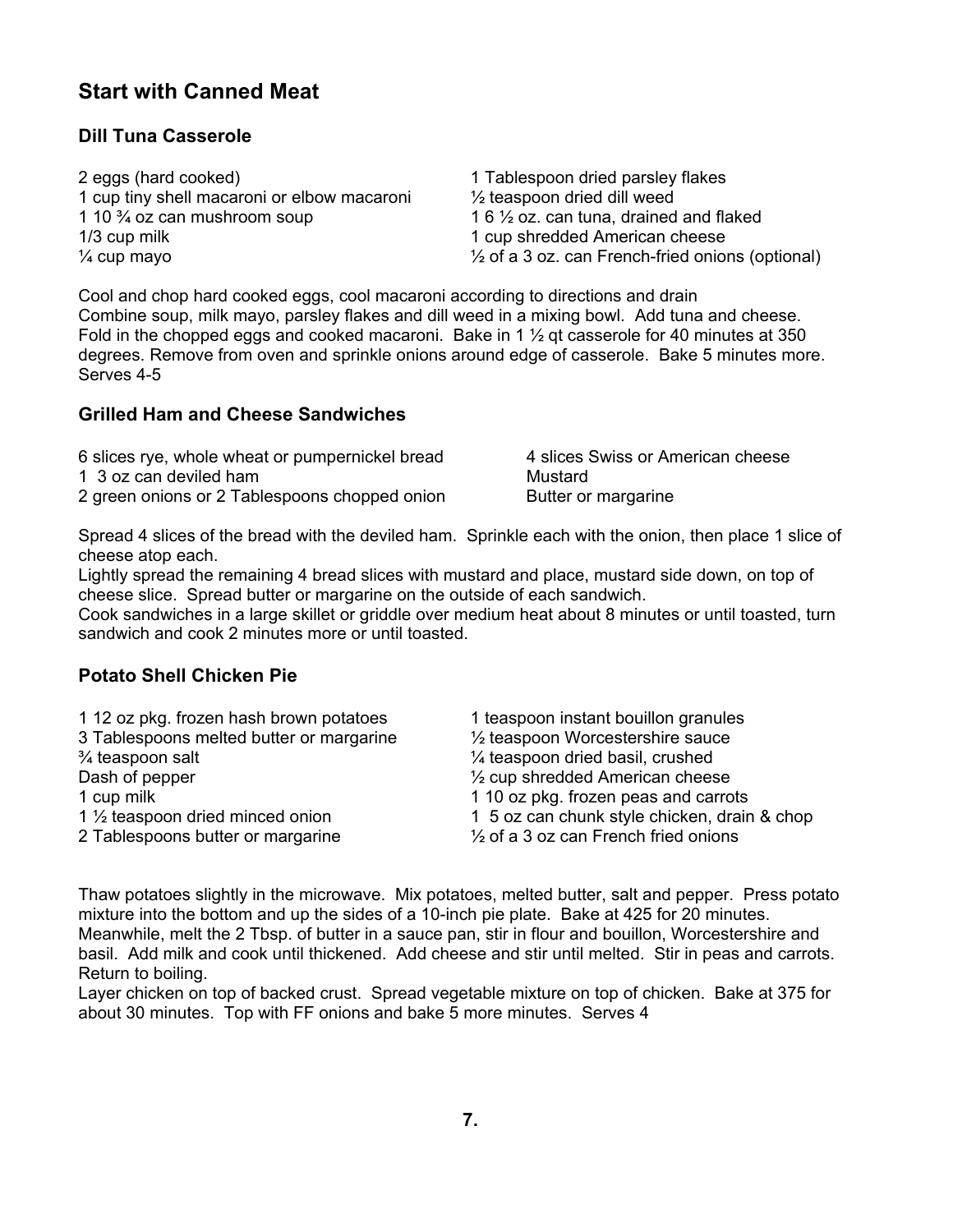#### **Chicken Noodle Bake**

- 1 cup 2% fat cottage cheese ½ teaspoon poultry seasoning  $\frac{1}{2}$  cup cream cheese (softened)  $\frac{1}{4}$  teaspoon salt  $\frac{1}{2}$  cup sour cream  $\frac{1}{2}$  cup mayonnaise<br> $\frac{1}{2}$  cup mayonnaise ½ cup chopped onion Vegetable oil cooking spray <sup>1/2</sup> cup chopped green bell pepper 3 cups diced cooked chicken breasts or  $\frac{1}{4}$  cup minced fresh parsley canned chicken 2 tablespoons margarine  $\frac{1}{2}$  cup dry breadcrumbs ⅓ cup flour 2 Tablespoons chopped fresh parsley  $\frac{1}{2}$  cup milk  $\frac{1}{2}$  cup milk 1 (10 ½ ounce) cans chicken broth
- 6 cooked lasagna noodles

Combine the first 4 ingredients in a medium bowl.

Beat at high speed until well blended.

Stir in the onion, bell pepper and 1/4 cup chopped parsley. Set aside.

Melt the margarine in a medium saucepan over medium heat.

Add the flour and cook 1 minute, stirring constantly with a wire whisk.

Gradually add milk and broth, stirring constantly.

Bring to a boil over medium heat and cook 3 minutes or until thickened, stirring constantly.

Stir in poultry seasoning, salt, pepper and garlic powder.

Remove from heat and set aside.

Arrange 3 noodles in the bottom of a 9x13 inch baking dish coating with cooking spray.

Top with 1/2 of the cottage cheese mixture, 1/2 the chicken and 1/2 of the sauce. Repeat layers ending with the sauce.

Combine bread crumbs, 2 tablespoons parsley and paprika. Sprinkle over casserole. Bake uncovered in a 375-degree oven for 30 minutes. Servings: 8

# **Start with Packaged Meat**

#### **Polish Sausage All in One Dinner**

2 lb. Polish sausage 4-5 medium potatoes 1 medium green bell pepper 4-6 carrots 1-2 onions 1 cup water 1 medium head cabbage 1 (16 oz.) can French green beans 1/2 teaspoon pepper 1/2 teaspoon salt

Slice sausage and potatoes. Cut green pepper and carrots into strips.

Cut onions and cabbage into quarters. Layer sausage, potatoes, green pepper, carrots, onions and cabbage in large saucepan. Add salt, pepper and water. Bring to a boil; reduce heat. Simmer, covered for 35-45 minutes or until vegetables are tender. Yield: 6 servings.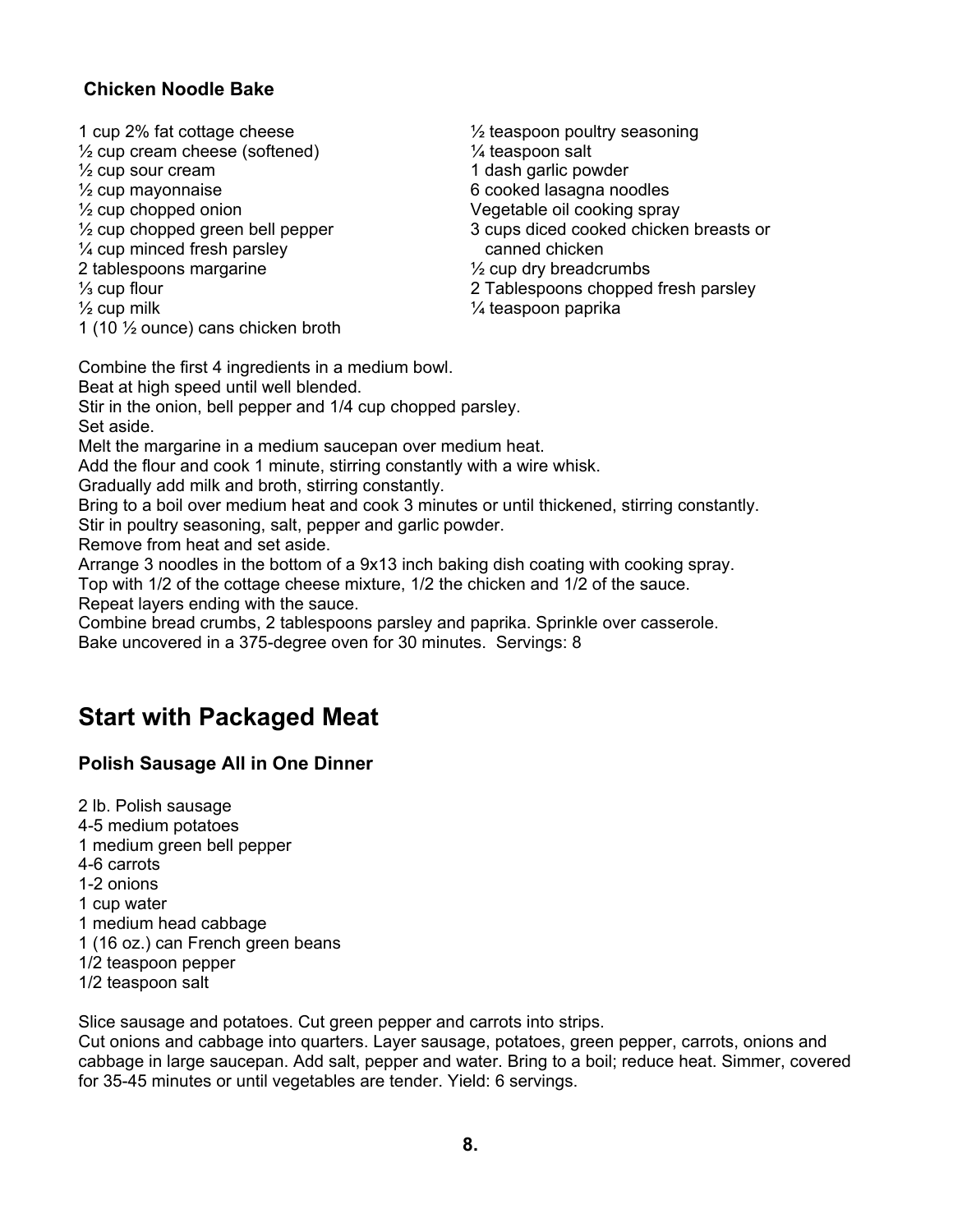# **Start with a Dinner Mix**

#### **Ham-Mac Bake**

1 7  $\frac{1}{2}$  oz pkg. mac and cheese mix. 1 6 ¾ oz can of chunk styled ham, drained 1 cup cream style cottage cheese ½ cup sour cream 2 Tablespoons chopped onions ¼ teaspoon salt  $\frac{1}{4}$  teaspoon dry mustard 2 Tablespoons grated parmesan cheese 1 Tablespoon butter or margarine, melted 1 teaspoon dried parsley flakes.

Prepare mac and cheese according to pkg. directions. Stir in ham, cottage cheese, sour cream, onion, salt and dry mustard. Turn in to a 1 ½ qt. casserole Combine bread crumbs, Parmesan cheese, melted butter and dried parsley flakes. Sprinkle on top to casserole. Bake at 350 oven for 35 minutes. Serves 4

#### **Zesty Spanish Beef and Rice**

1 6.8 oz box Rice a Roni Spanish Rice 1 lb. ground beef or turkey 2 Tablespoons butter or margarine 2 cups water Special Seasonings from rice mix 1 14.5 oz can diced tomatoes

Brown meat in large skillet, drain. Add rice mix, 2 Tbsp. butter, 2 cups water, Special Seasonings and tomatoes. Bring to a boil. Cover, reduce heat to low and simmer 15-20 minutes.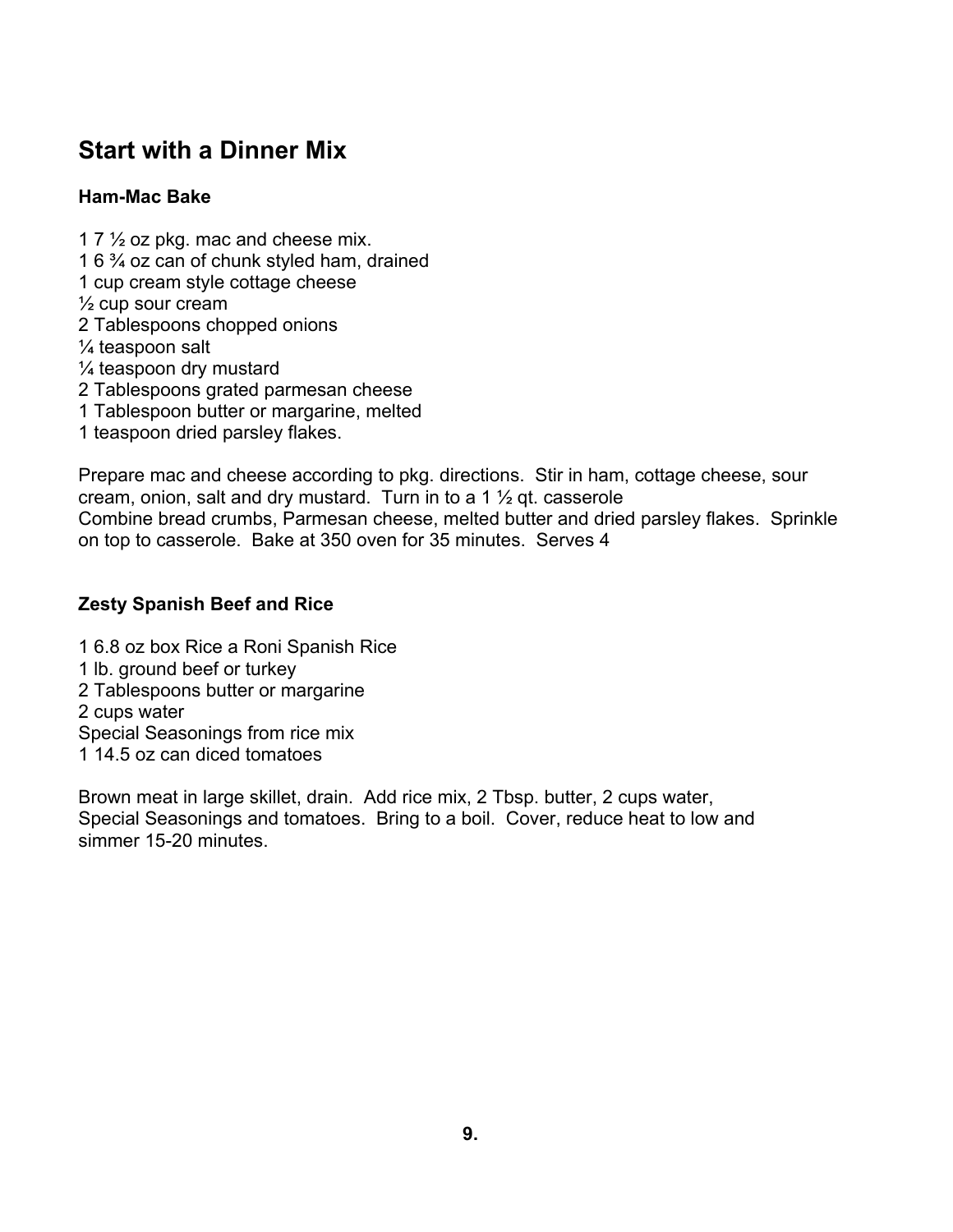# **Start with Canned Soup**

Make Your Own Cream Soup

### **Cream Soup Mix**

- 2 cups nonfat dry milk powder
- ¾ cup cornstarch
- ¼ cup instant reduced sodium chicken or beef bouillon granules
- $\cdot$  1/<sub>2</sub> teaspoon dried crushed thyme
- $\frac{1}{2}$  teaspoon dried crushed basil
- $\frac{1}{4}$  teaspoon ground white or black pepper

Directions: Combine ingredients. Store in an airtight container. Mix makes the equivalent of nine cans of condensed soup.

To prepare as a substitute for one can of condensed cream soup in recipes: Stir together 1/3 cup dry mix and 1-1/4 cups water in a saucepan or microwave cooking dish. Cook and stir until thickened.

#### **Soup variations:**

Cream of Mushroom Soup: Sauté ½ cup of chopped mushrooms in a bit of olive oil and add to prepared soup.

Cream of Chicken Soup: Add ¼ cup chopped chicken to prepared soup.

Cream of Celery Soup: Sauté ½ cup of diced celery in a bit of olive oil and add to prepared soup.

# **Start with Canned or Frozen Veggies**

#### **Scalloped Corn**

| 2 beaten eggs                           |
|-----------------------------------------|
| 1 17 oz can cream-style corn            |
| 1 8 $\frac{3}{4}$ can whole kernel corn |
| 1 5 1/3 oz can evaporated milk          |

 $\frac{1}{2}$  cup quick cook rolled oats 1 small green pepper, chopped  $\frac{1}{4}$  cup grated Parmesan cheese

1 Tablespoon minced dried onion

Combine eggs, cream-style corn, un-drained whole kernel corn, and milk. Stir in oats, green pepper Parmesan cheese and onion.

Turn mixture into an 8x1 ½ inch round or a 10x6x2 inch rectangular baking dish. Bake at  $350^\circ$  for  $30 - 40$  minutes. Let stand for 5 min. 6-8 servings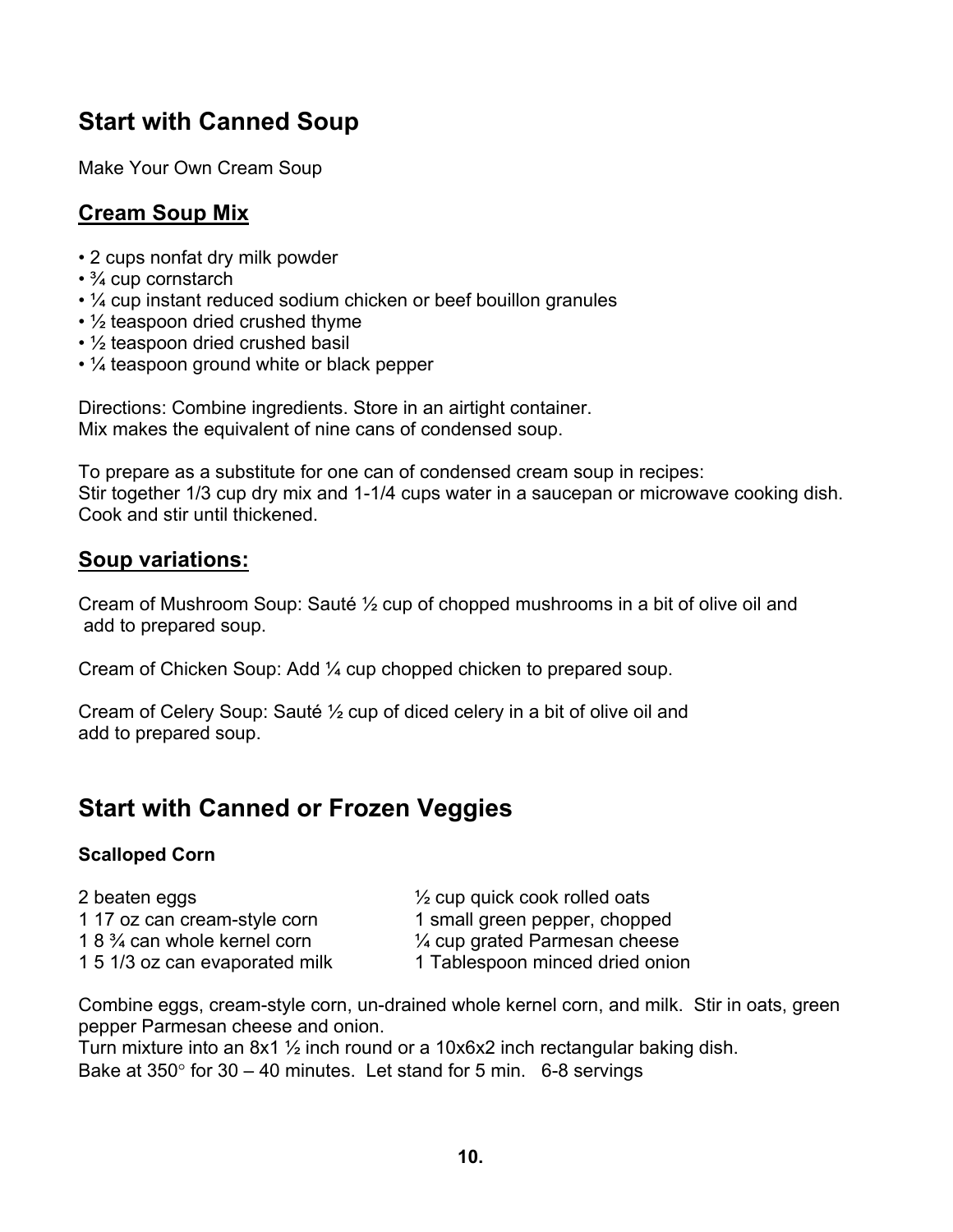#### **Oven Veggies and Rice**

1 Tablespoon butter or margarine 1 cup long grain rice 1/8 teaspoon dried basil, crushed 1 10 oz pkg. frozen mixed veggies 1 teaspoon salt ¼ teaspoon pepper

In a 2 qt. casserole stir butter into 2 cups boiling water. Stir in rice, basil, salt and pepper. Place frozen veggies on top. Cover and bake at 350 for 40-45 minutes, stirring after 20 minutes. Serves 8

#### **Bean Salad**

1 can shoe peg corn 1 can sweet peas 2 cans cut green beans 1 can kidney beans 1 cup sliced celery 1 medium red onion, chopped 1 med green pepper, chopped\* 1 jar (3 0z) pimentos\*

\* One chopped red bell pepper can be substituted for the green pepper and the pimentos. Drain peas and green beans. Rinse and drain kidney beans. Mix all vegetables together.

#### **Dressing**

 $\frac{1}{2}$  cup white vinegar  $\frac{3}{4}$  cup sugar\*\*  $\frac{1}{4}$  cup olive oil

\*\* substitute Splenda for sugar to reduce calories

Heat vinegar, sugar or Splenda and olive oil in microwave to dissolve sugar, cool. Pour dressing over vegetables and refrigerate overnight. This salad will keep for one week in the refrigerator.